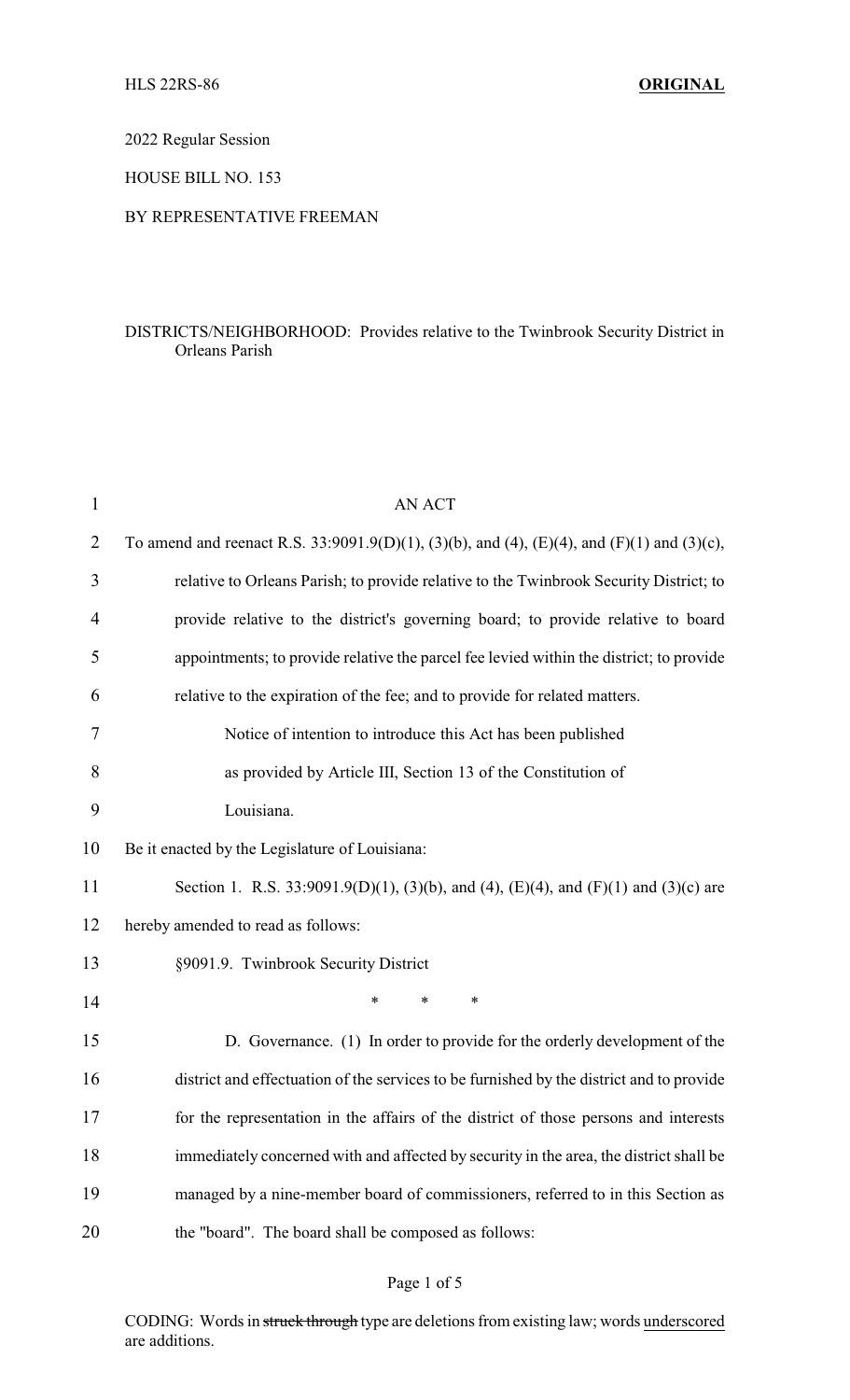| 1              | (a) The president of the Baronne Street Neighborhood Association, Inc.                    |  |  |  |  |
|----------------|-------------------------------------------------------------------------------------------|--|--|--|--|
| $\overline{2}$ | Twinbrook Neighborhood Association, Inc., referred to in this Section as the              |  |  |  |  |
| 3              | "association".                                                                            |  |  |  |  |
| 4              | (b) The board of directors of the Baronne Street Neighborhood Association,                |  |  |  |  |
| 5              | Inc. association shall appoint four members.                                              |  |  |  |  |
| 6              | (c) The mayor of the city of New Orleans shall appoint one member to the                  |  |  |  |  |
| 7              | board from a list of nominations submitted by the Baronne Street Neighborhood             |  |  |  |  |
| 8              | Association, Inc. association.                                                            |  |  |  |  |
| 9              | (d) The member of the Louisiana House of Representatives whose district                   |  |  |  |  |
| 10             | encompasses all or the greater portion of the area of the district shall appoint one      |  |  |  |  |
| 11             | member from a list of nominations submitted by the Baronne Street Neighborhood            |  |  |  |  |
| 12             | Association, Inc. association.                                                            |  |  |  |  |
| 13             | (e) The member of the Louisiana Senate whose district encompasses all or                  |  |  |  |  |
| 14             | the greater portion of the area of the district shall appoint one member from a list of   |  |  |  |  |
| 15             | nominations submitted by the Baronne Street Neighborhood Association, Inc.                |  |  |  |  |
| 16             | association.                                                                              |  |  |  |  |
| 17             | (f) The member of the governing authority of the city of New Orleans whose                |  |  |  |  |
| 18             | council district encompasses all or the greater portion of the area of the district shall |  |  |  |  |
| 19             | appoint one member from a list of nominations submitted by the Baronne Street             |  |  |  |  |
| 20             | Neighborhood Association, Inc. association.                                               |  |  |  |  |
| 21             | *<br>*<br>∗                                                                               |  |  |  |  |
| 22             | (3)                                                                                       |  |  |  |  |
| 23             | *<br>*<br>∗                                                                               |  |  |  |  |
| 24             | (b) The member serving pursuant to Subparagraph $(1)(a)$ of this Subsection               |  |  |  |  |
| 25             | shall serve during his term of office as president of the Baronne Street Neighborhood     |  |  |  |  |
| 26             | Association, Inc. association.                                                            |  |  |  |  |
| 27             | *<br>*<br>$\ast$                                                                          |  |  |  |  |
| 28             | (4) The board shall elect from its members a chairman, a vice chairman,                   |  |  |  |  |
| 29             | president, a vice president, a secretary-treasurer, and such other officers as it may     |  |  |  |  |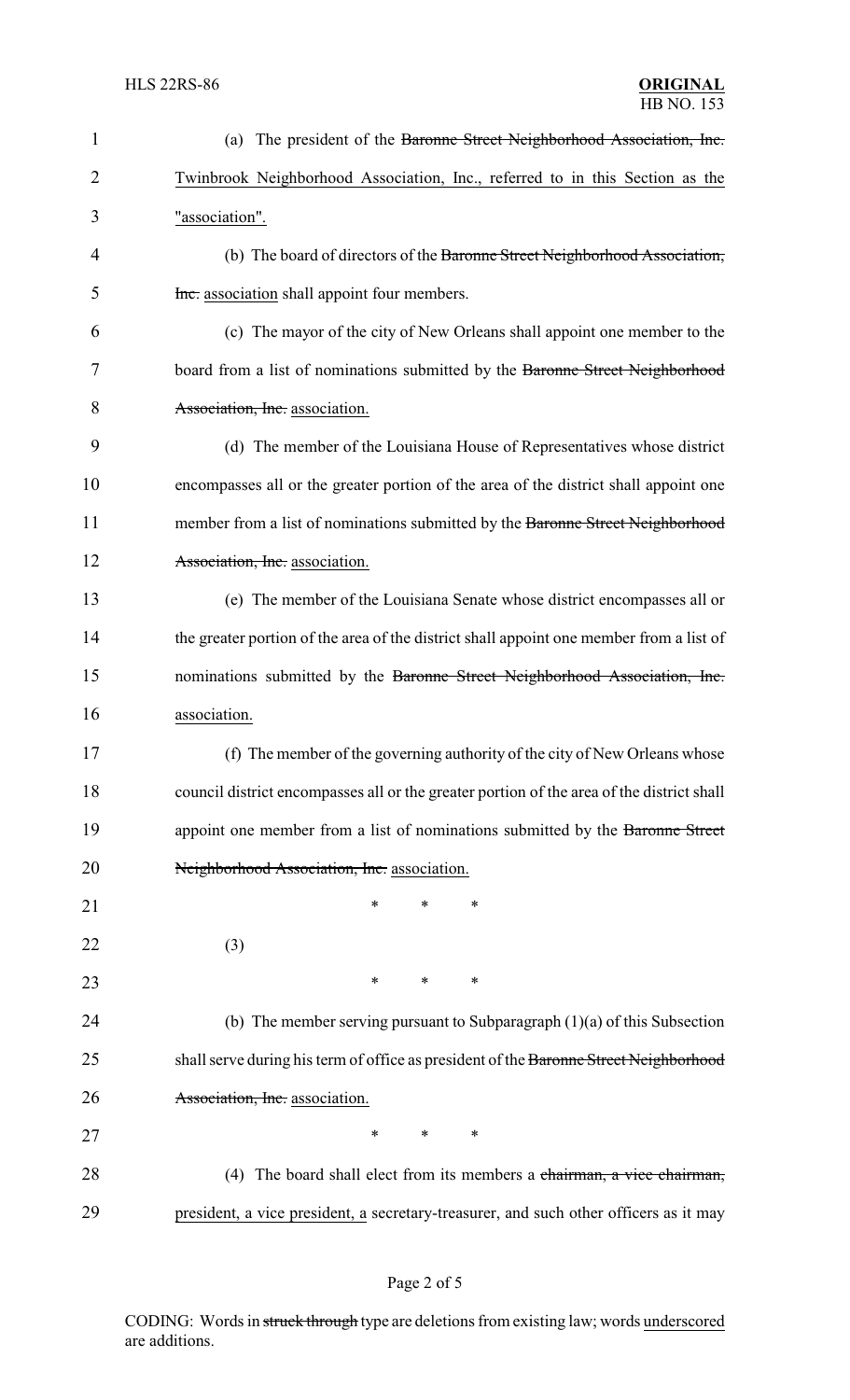| $\mathbf{1}$ | deem necessary. The duties of the officers shall be fixed by the bylaws adopted by        |
|--------------|-------------------------------------------------------------------------------------------|
| 2            | the board.                                                                                |
| 3            | $\ast$<br>$\ast$<br>∗                                                                     |
| 4            | Ε.<br>Powers and duties.<br>The district, acting through its board of                     |
| 5            | commissioners, shall have the following powers and duties:                                |
| 6            | $\ast$<br>$\ast$<br>$\ast$                                                                |
| 7            | (4) To enter into contracts with individuals or entities private or public for            |
| 8            | the provision of security patrols in the district. The district, through the board, may   |
| 9            | contract with the New Orleans Police Department or with a private security company        |
| 10           | which has been certified by the superintendent of the New Orleans Police                  |
| 11           | <b>Department</b> for the provision of security patrols in the district.                  |
| 12           | $\ast$<br>$\ast$<br>∗                                                                     |
| 13           | F. Parcel fee. The governing authority of the city of New Orleans is hereby               |
| 14           | authorized to impose and collect a parcel fee within the district subject to and in       |
| 15           | accordance with the provisions of this Subsection.                                        |
| 16           | (1) The amount of the fee shall be as requested by duly adopted resolution                |
| 17           | of the board of the district. The fee shall be a flat fee per improved parcel of land not |
| 18           | to exceed five hundred seventy-five dollars per year for each improved parcel for         |
| 19           | calendar year 2023; however, the maximum fee amount may be increased by                   |
| 20           | twenty-five dollars per year for each calendar year after 2023.                           |
| 21           | $\ast$<br>∗<br>*                                                                          |
| 22           | (3)                                                                                       |
| 23           | ∗<br>∗<br>$\ast$                                                                          |
| 24           | (c) If approved, the fee shall expire on December 31, 2022 The fee shall                  |
| 25           | expire at the end of the term provided for in the proposition authorizing the fee, not    |
| 26           | to exceed eight years, but the fee may be renewed if approved by a majority of the        |
| 27           | registered voters of the district voting on the proposition at an election as provided    |
| 28           | in Subparagraph (a) of this Paragraph. Any election to authorize renewal of the fee       |
| 29           | shall be held at the same time as a regularly scheduled election in the city of New       |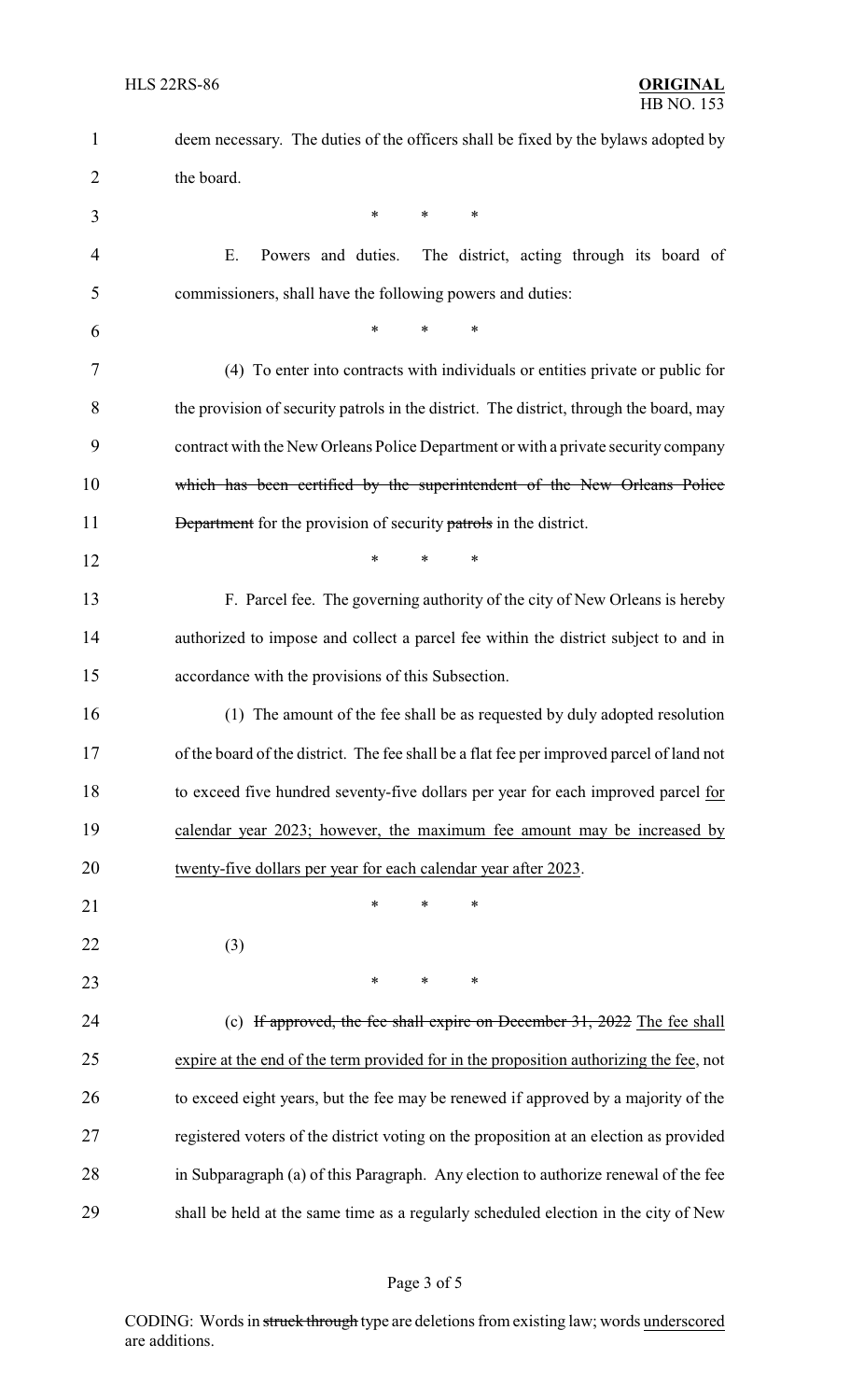| $\mathbf{1}$   | Orleans. If the fee is renewed, the term of the imposition of the fee shall be as              |
|----------------|------------------------------------------------------------------------------------------------|
| $\overline{2}$ | provided in the proposition authorizing such renewal, not to exceed eight years.               |
| 3              | $\ast$<br>$\ast$<br>$\ast$                                                                     |
| $\overline{4}$ | Section 2. The provisions of this Act shall not affect the parcel fee being imposed            |
| 5              | pursuant to R.S. 33:9091.9 on the effective date of this Act. The governing authority of the   |
| 6              | city of New Orleans shall continue to impose the parcel fee until such time as it expires, as  |
| $\tau$         | provided in the proposition approved by a majority of the district's registered voters voting  |
| 8              | on the proposition at an election held on November 16, 2013. The governing authority of        |
| 9              | the city shall then begin to impose a parcel fee as provided in this Act if the parcel fee has |
| 10             | been approved by a majority of district's registered voters as provided in this Act.           |
| 11             | Section 3. This Act shall become effective upon signature by the governor or, if not           |
| 12             | signed by the governor, upon expiration of the time for bills to become law without signature  |
| 13             | by the governor, as provided by Article III, Section 18 of the Constitution of Louisiana. If   |
| 14             | vetoed by the governor and subsequently approved by the legislature, this Act shall become     |
| 15             | effective on the day following such approval.                                                  |

### DIGEST

The digest printed below was prepared by House Legislative Services. It constitutes no part of the legislative instrument. The keyword, one-liner, abstract, and digest do not constitute part of the law or proof or indicia of legislative intent. [R.S. 1:13(B) and 24:177(E)]

| HB 153 Original | 2022 Regular Session | Freeman |
|-----------------|----------------------|---------|
|-----------------|----------------------|---------|

**Abstract:** Relative to the Twinbrook Security District, authorizes the district's governing board to increase the maximum parcel fee and changes the expiration date of the fee.

Present law creates the Twinbrook Security District in Orleans Parish as a political subdivision of the state for the primary object and purpose of promoting and encouraging security in the area included within the district. Provides for the district's boundaries, governance, and powers and duties.

Proposed law retains present law.

Present law authorizes the governing authority of the city of New Orleans, subject to voter approval, to levy a parcel fee on behalf of the district. Provides that the fee is a flat fee per improved parcel of land not to exceed \$575 per year for each improved parcel.

Proposed law keeps the maximum fee amount at \$575 for calendar year 2023, but authorizes the district's board to increase the maximum fee amount by \$25 per year for each calendar year after 2023.

Present law provides that the fee shall expire on Dec. 31, 2022.

### Page 4 of 5

CODING: Words in struck through type are deletions from existing law; words underscored are additions.